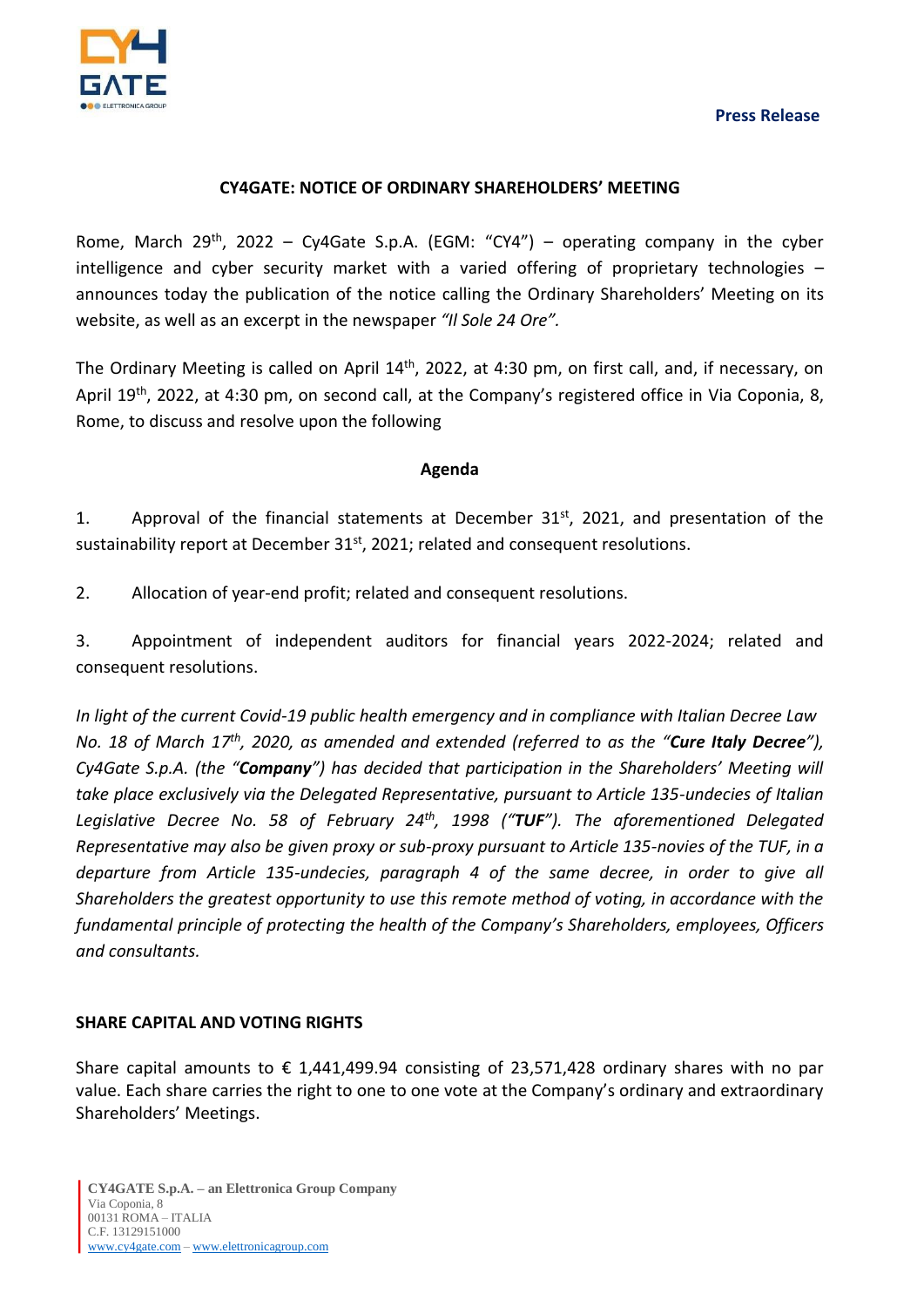

# **ELIGIBILITY TO PARTICIPATE AND VOTE**

Pursuant to Article 83*-sexies* of the TUF, eligibility to participate in the Shareholders' Meeting and exercise the right to vote is certified by a notice sent to the Company by the intermediary on behalf of the party with the right to vote (the "**Notice**"), based on its accounting records 7 (seven) market days before the date scheduled for the ordinary and extraordinary Shareholders' Meeting on first call (i.e., April 5<sup>th</sup>, 2022, the record date). Credit and debit entries on the accounts after this date will not be valid for the purposes of eligibility to exercise voting rights at the Shareholders' Meeting. Therefore, parties shown to be holders of shares only after this date will not be eligible to vote at the Shareholders' Meeting (as described below).

The Company must receive the intermediary's Notice by the end of the  $3<sup>rd</sup>$  (third) market day before the date of the Shareholders' Meeting (i.e., by April 11<sup>th</sup>, 2022). However, eligibility to participate in the Shareholders' Meeting and exercise the right to vote (as described below) applies even if the Company receives the Notice after that date but before the Meeting begins.

The intermediary sends the Notice to the Company upon the request of the party with the right to participate and vote. Parties with the right to vote must provide instructions to the intermediary keeping the accounts so that said intermediary can sent the aforementioned Notice to the Company. Should they fail to do so, they forfeit participation. The Company is not responsible for any requests from the intermediary for prior notice or any fees charged for performing the intermediary's duties.

# **PARTICIPATION IN THE ORDINARY AND EXTRAORDINARY SHAREHOLDERS' MEETING BY SHAREHOLDERS AND PROXY TO THE DELEGATED REPRESENTATIVE**

# *Giving proxy to the Designated Representative pursuant to article 135-undecies of the TU*

In light of the current Covid-19 public health emergency and in compliance with the Cure Italy Decree, as extended, the Company has decided that participation in the Shareholders' Meetings will take place exclusively via the Delegated Representative (as defined below), pursuant to Article 135-*undecies* of the TUF. Pursuant to Article 106 of the Cure Italy Decree, as subsequently extended, **participation in the Shareholders' Meetings by those with the right to vote is permitted exclusively via the Delegated Representative.**

Consequently, the Company has appointed Computershare S.p.A. – based in Rome, Via Monte Giberto, 33 - 00138 – to represent the shareholders pursuant to Article 135-*undecies* of the TUF and the Cure Italy Decree (the "**Designated Representative**").

Shareholders who would like to participate in the Shareholders' Meeting should therefore give the Delegated Representative proxy – with voting instructions – for all, or some, of the proposed resolutions regarding the items on the agenda using the specific proxy form prepared by the same Delegated Representative in agreement with the Company. The form is available on the Company's website at [www.cy4gate.com](http://www.cy4gate.com/) (in the section: Governance - Shareholders' Meetings - 2022).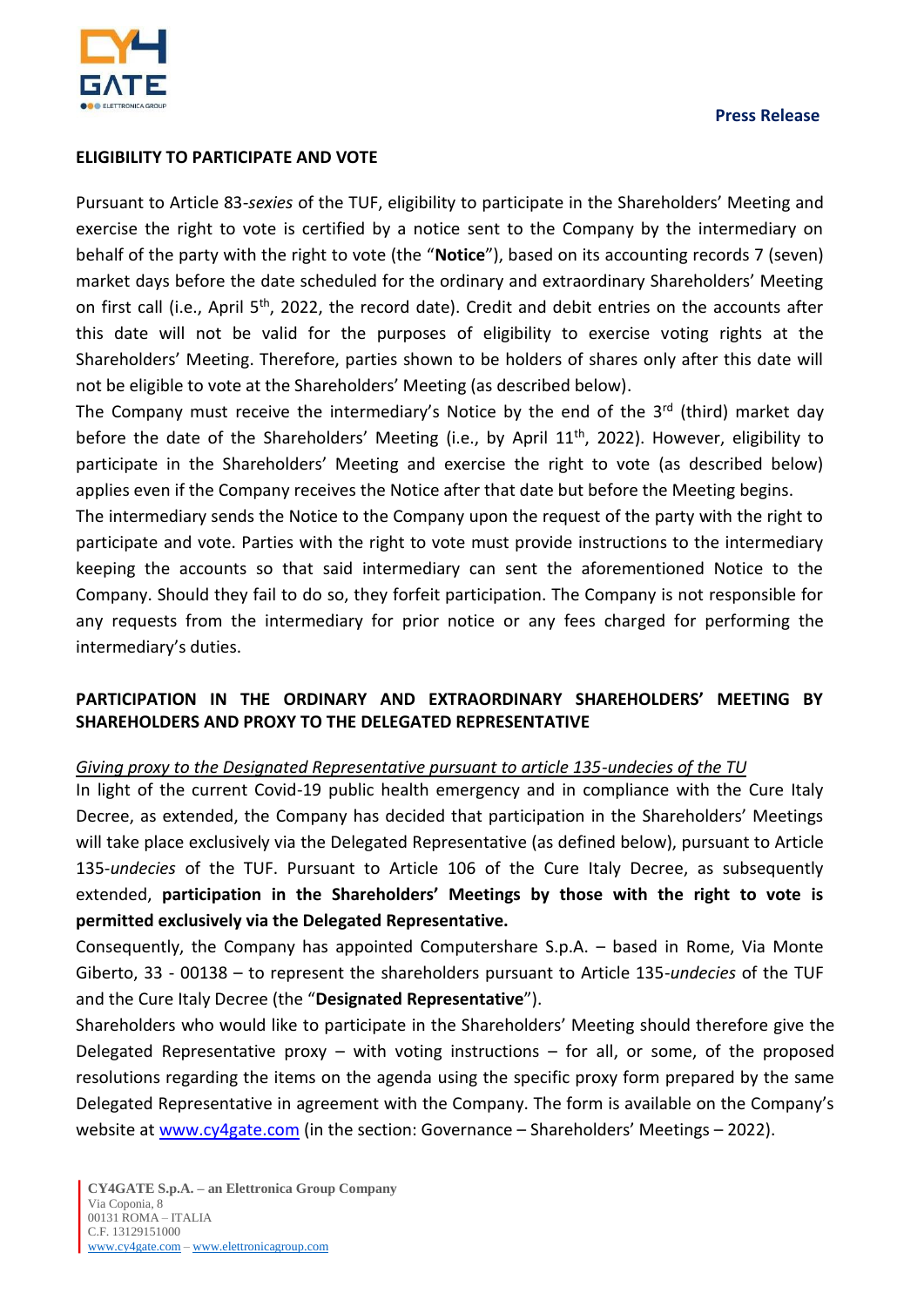

# **Press Release**

The proxy form with voting instructions must be sent in accordance with the instructions on the form and on the Company's website no later than 2 (two) market days before the Shareholders' Meeting, i.e., by April 12<sup>th</sup>, 2022 if the meeting is held on first call (by April 13<sup>th</sup>, 2022 if it is held on second call) and the proxy may be revoked within the same deadline.

# *Giving ordinary proxy or sub-proxy to the Designated Representative pursuant to article 135-novies of the TUF*

The aforementioned Delegated Representative may also be given proxy or sub-proxy pursuant to Article 135-*novies* of the TUF, in a departure from Article 135-*undecies*, paragraph 4 of the TUF, in order to give all shareholders the greatest opportunity to use this remote method of voting, in accordance with the fundamental principle of protecting the health of the Company's Shareholders, employees, officers and consultants.

Those who do not exercise their right to give proxy under article 135-*undecies* of the TUF may alternatively give the ordinary proxy or sub-proxy pursuant to article 135-*novies* of the TUF, with the related written voting instructions, using the specific proxy/sub-proxy form, which the Designated Representative must receive as indicated in the paragraph above, in accordance with the instructions on the form, by noon on April 13<sup>th</sup>, 2022, if the meeting is held on first call (by noon on April 14<sup>th</sup>, 2022, if it is held on second call) – it being understood that the Designated Representative may accept the proxies and/or instructions even after the aforementioned deadline and before the opening of the meeting  $-$  the proxy may be revoked within the same deadline and with the same procedures as for the assignment.

Proxies, assigned this way, are only valid for proposals in relation to which voting instructions have been given.

Considering the limitations that could arise due to public health restrictions, eligible parties (i.e., Company officers, the appointed Secretary and the Delegated Representative) may also (or exclusively) participate in the Shareholders' Meeting via teleconferencing, using the methods notified to them individually and in accordance with the applicable regulatory provisions.

The Delegated Representative is available for clarifications or information by telephone: 06/45417401 or by email: *ufficiorm@computershare.it* 

# **PARTICIPATION BY COMPANY OFFICERS, THE SECRETARY AND THE DELEGATED REPRESENTATIVE**

In accordance with the measures introduced to contain the spread of Covid-19 infections under the applicable legal provisions, the Company officers, the appointed Secretary and the Delegated Representative may also, or exclusively, participate in the Shareholders' Meeting via video/teleconferencing, using the methods notified to them individually and in accordance with the applicable regulatory provisions.